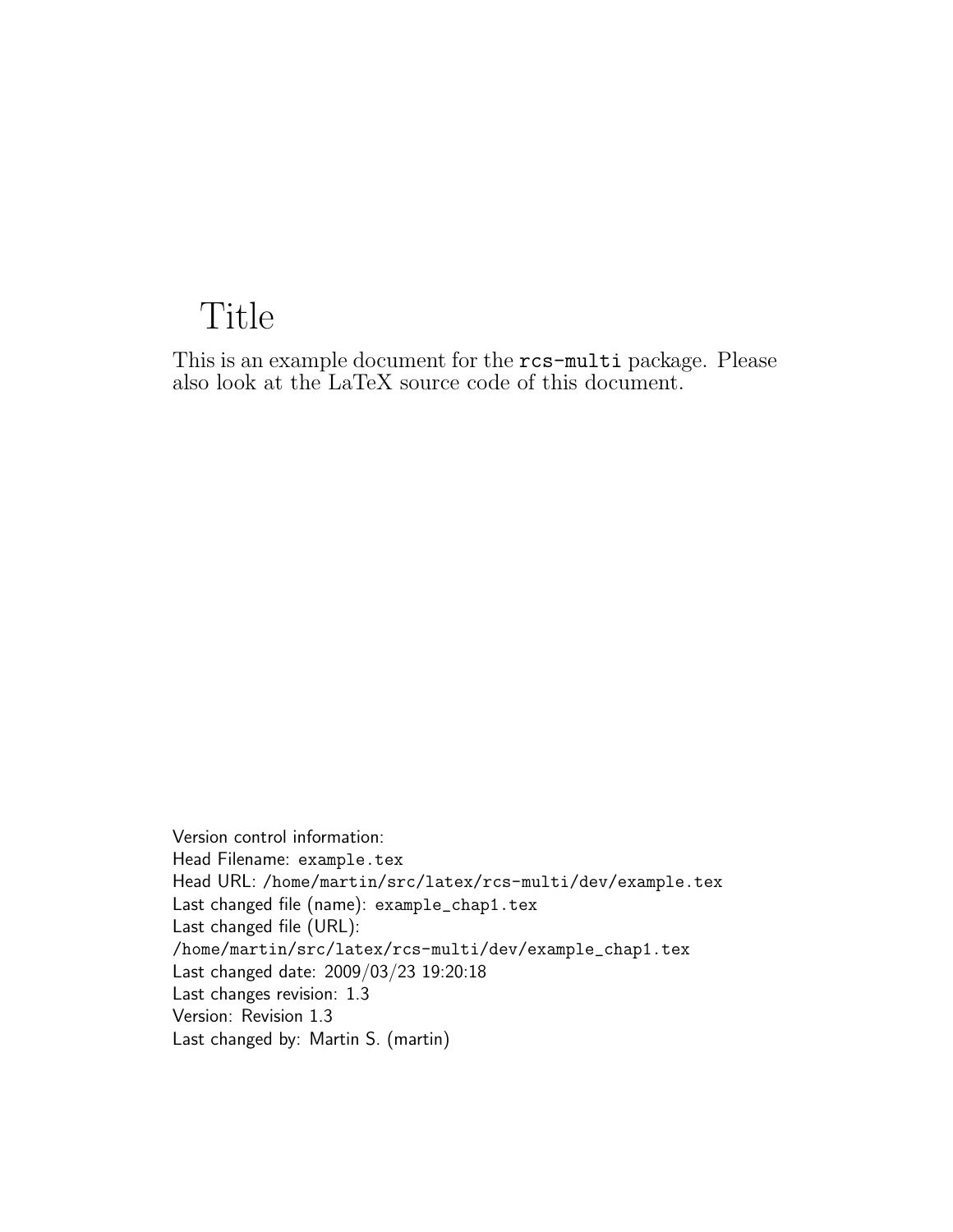# Chapter 1

# Example Chapter 1

## Version

### This chapter

Filename: example\_chap1.tex URL: [/home/martin/src/latex/rcs-multi/dev/example\\_chap1.tex](/home/martin/src/latex/rcs-multi/dev/example_chap1.tex) Last change Revision: 1.3 Date: 2009/03/23 19:20:18 Year: 2009 Time: 19:20:18 Author: martin

### Whole document

Main Filename: example.tex Main URL: <example.tex> Last change Filename: example\_chap1.tex URL: [/home/martin/src/latex/rcs-multi/dev/example\\_chap1.tex](/home/martin/src/latex/rcs-multi/dev/example_chap1.tex) Revision: 1.3 Date: 2009/03/23 19:20:18 Year: 2009 Time: 19:20:18 Author: martin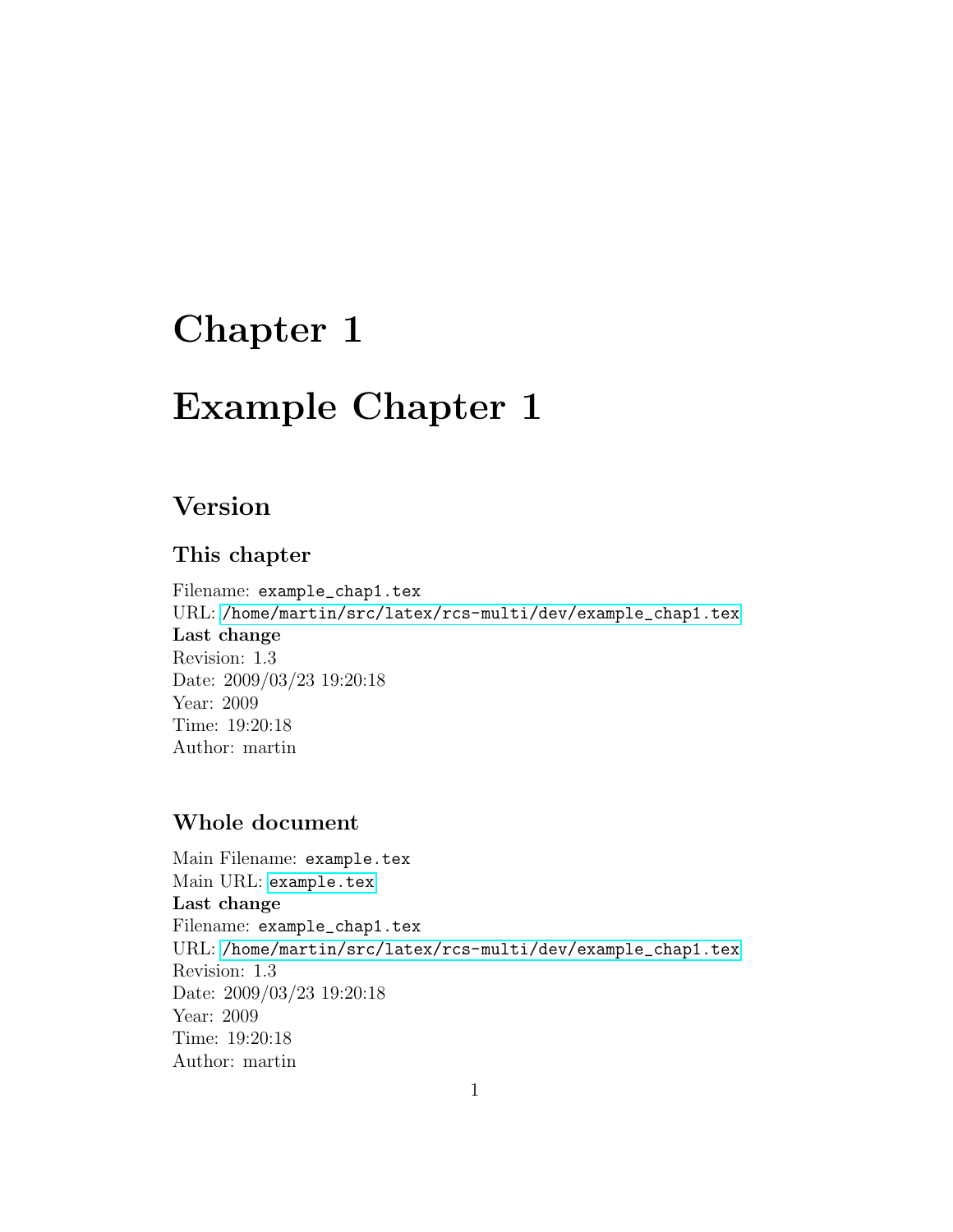### 1.1 Tests

Registered author name: Martin S. Registered revision name: Revision 1.3 Registered author name (\*): Martin S. (martin) Registered revision name (\*): Revision 1.3

#### Behaviour if value is not registered:

Not registered user name: someusername Not registered revision name: Revision 1.4 Not registered user name (\*): someusername Not registered revision name (\*): Revision 1.4